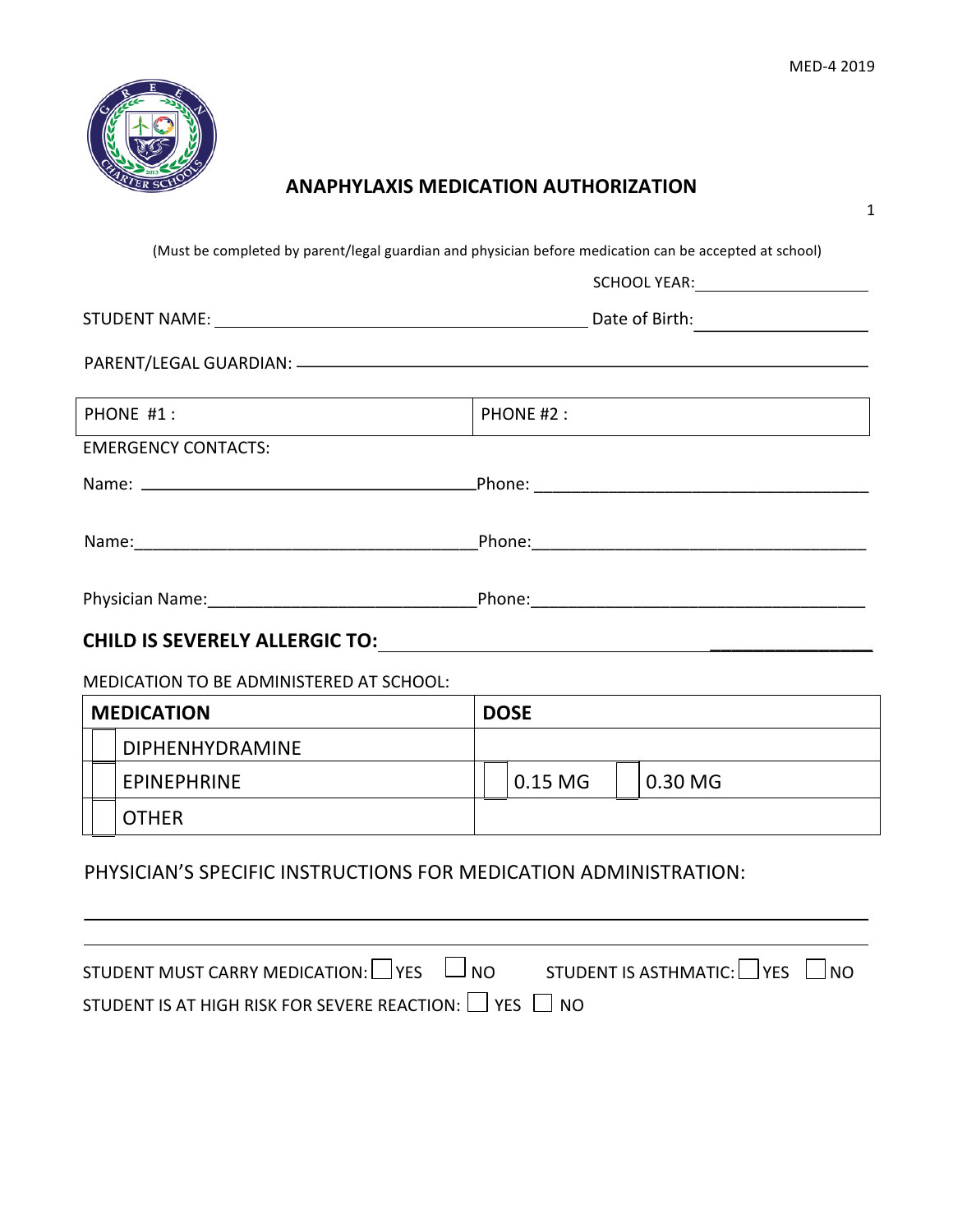### **CHILD'S FIRST SYMPTOMS MAY START AS: (CHECK ALL THAT APPLY)**

| $\Box$ Itching and swelling of the | abdominal<br>Nausea,        | $\Box$ "Thready" pulse or passing |
|------------------------------------|-----------------------------|-----------------------------------|
| lips, tongue, or mouth             | vomiting, and/or<br>cramps, | out                               |
| $\Box$ Itching and/or a sense of   | diarrhea                    |                                   |
| tightness in the throat,           | Shortness of breath,        |                                   |
| hoarseness, and hacking cough      | repetitive coughing, and/or |                                   |
| $\Box$ Hives, itchy rash, and/or   | wheezing                    |                                   |
| swelling around the face or        |                             |                                   |
| extremities                        |                             |                                   |

STUDENT NAME: THE STUDENT NAME:

**GREEN CHARTER WILL PROVIDE TRAINING FOR STAFF AT THE SCHOOL TO ASSIST YOUR CHILD IF NEEDED.** 

#### **FIELD TRIPS:**

 $\Box$ I will accompany my child on all field trips away from the school and assume responsibility for administering medication if needed.

 $\Box$  The student has permission from the physician to carry and self-administer the medication and will be responsible for having medication available for trips off campus.

 $\Box$  The teacher in charge of the field trip will additionally be trained and have responsibility for administering medication if needed.

#### **BUS TRANSPORTATION:**

 $\Box$  YES, THE BUS DRIVER NEEDS TO BE NOTIFIED  $\Box$  NO, THE BUS DRIVER DOES NOT NEED TO BE NOTIFIED

PARENT/LEGAL GUARDIAN WILL PROVIDE ALL NECESSARY SUPPLIES/MEDICATION AND NOTIFY THE SCHOOL **OF CHANGES IN CONDITION OR PRESCRIBED TREATMENT PLAN**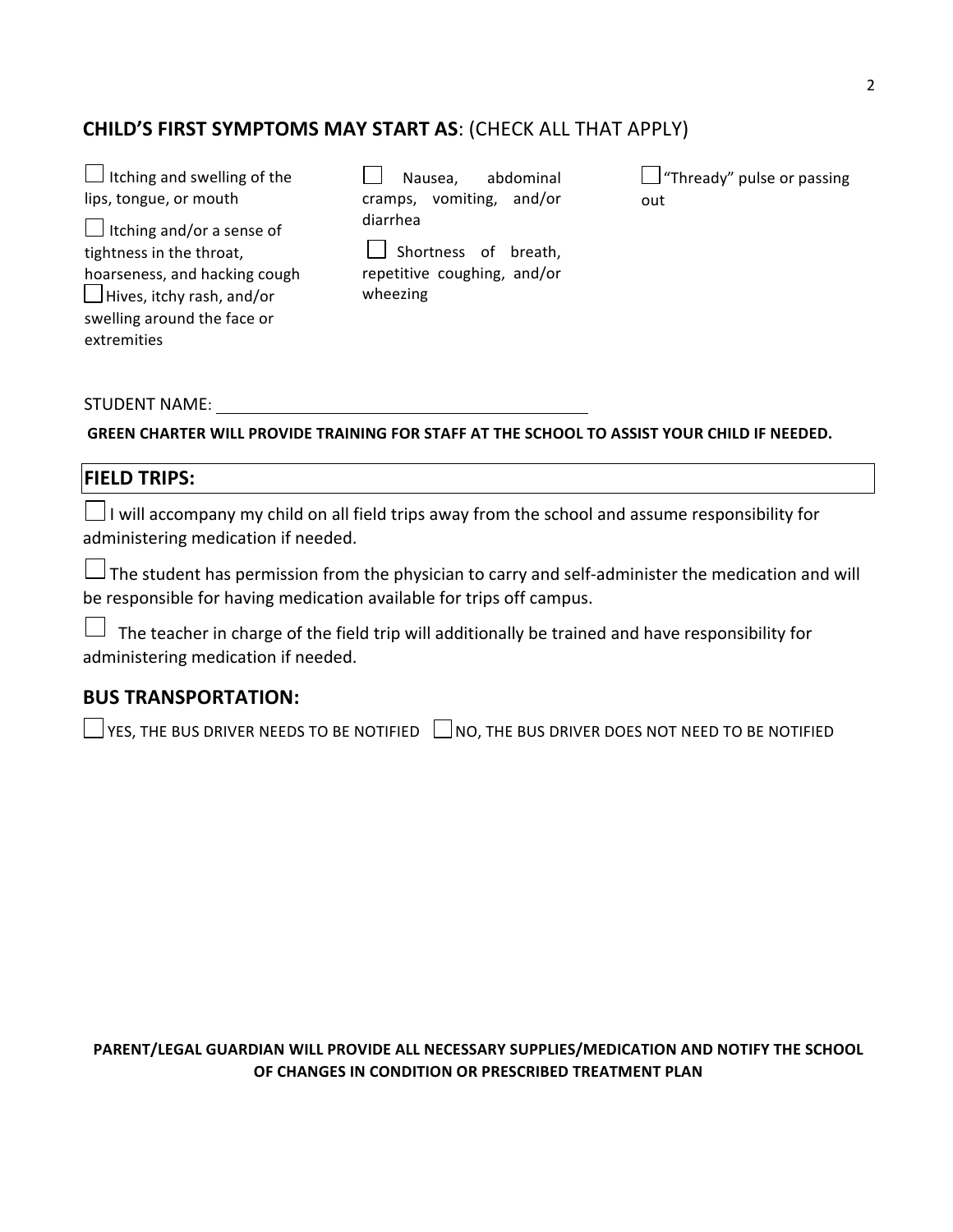| I understand that all medication will be provided by me in the original container, clearly labeled with prescription                                                                                                           |                                                                                                                           |
|--------------------------------------------------------------------------------------------------------------------------------------------------------------------------------------------------------------------------------|---------------------------------------------------------------------------------------------------------------------------|
| information that lists my child's name. Permission is granted to the principal and/or school nurse to share this                                                                                                               |                                                                                                                           |
| information with individuals who have responsibility for my child. I give the school permission to contact listed                                                                                                              |                                                                                                                           |
|                                                                                                                                                                                                                                | physician's office to request medical information concerning my child. I am aware of the expiration date and will replace |
| medication before it expires. If the physician authorizes my child to carry his/her medication during the school day, I                                                                                                        |                                                                                                                           |
| understand that I cannot hold the school district responsible for any adverse outcome of this action.                                                                                                                          |                                                                                                                           |
|                                                                                                                                                                                                                                |                                                                                                                           |
|                                                                                                                                                                                                                                |                                                                                                                           |
| I HAVE SEEN THIS CHILD AND AGREE WITH THE ABOVE TREATMENT:                                                                                                                                                                     |                                                                                                                           |
|                                                                                                                                                                                                                                |                                                                                                                           |
|                                                                                                                                                                                                                                | DATE: _________________________                                                                                           |
| BOTH AREAS MUST BE COMPLETED IF THE MEDICATION IS TO BE CARRIED AND SELF-ADMINSTERED                                                                                                                                           |                                                                                                                           |
|                                                                                                                                                                                                                                |                                                                                                                           |
|                                                                                                                                                                                                                                | THIS STUDENT IS TO SELF-ADMINISTER AND SELF-MONITOR THIS MEDICATION WHILE AT SCHOOL. TRAINING HAS                         |
| BEEN COMPLETED BY THE PHYSICIAN AND THE STUDENT HAS DEMONSTRATED COMPETENCY IN SELF-MONITORING                                                                                                                                 |                                                                                                                           |
|                                                                                                                                                                                                                                | AND SELF-ADMINISTRATION OF THIS MEDICATION. MEDICATION MUST BE WITH STUDENT DURING CLASS TIME AND                         |
|                                                                                                                                                                                                                                |                                                                                                                           |
| ANY SCHOOL SPONSORED ACTIVITY. THE PARENT IS AWARE THAT THEY CANNOT HOLD GREEN CHARTER RESPONSIBLE                                                                                                                             |                                                                                                                           |
| FOR ANY ADVERSE OUTCOME OF THIS ACTION.                                                                                                                                                                                        |                                                                                                                           |
| PARENT/LEGAL GUARDIAN SIGNATURE: University of the contract of the contract of the contract of the contract of the contract of the contract of the contract of the contract of the contract of the contract of the contract of |                                                                                                                           |
| PHYSICIAN'S SIGNATURE: University of the contract of the contract of the contract of the contract of the contract of the contract of the contract of the contract of the contract of the contract of the contract of the contr |                                                                                                                           |
|                                                                                                                                                                                                                                |                                                                                                                           |
|                                                                                                                                                                                                                                |                                                                                                                           |

## **PLEASE DO NOT HESITATE TO ADMINISTER MEDICATION OR CALL 911. ALERT EMS TO POSSIBLE ALLERGIC REACTION.**

# GREEN CHARTER SCHOOL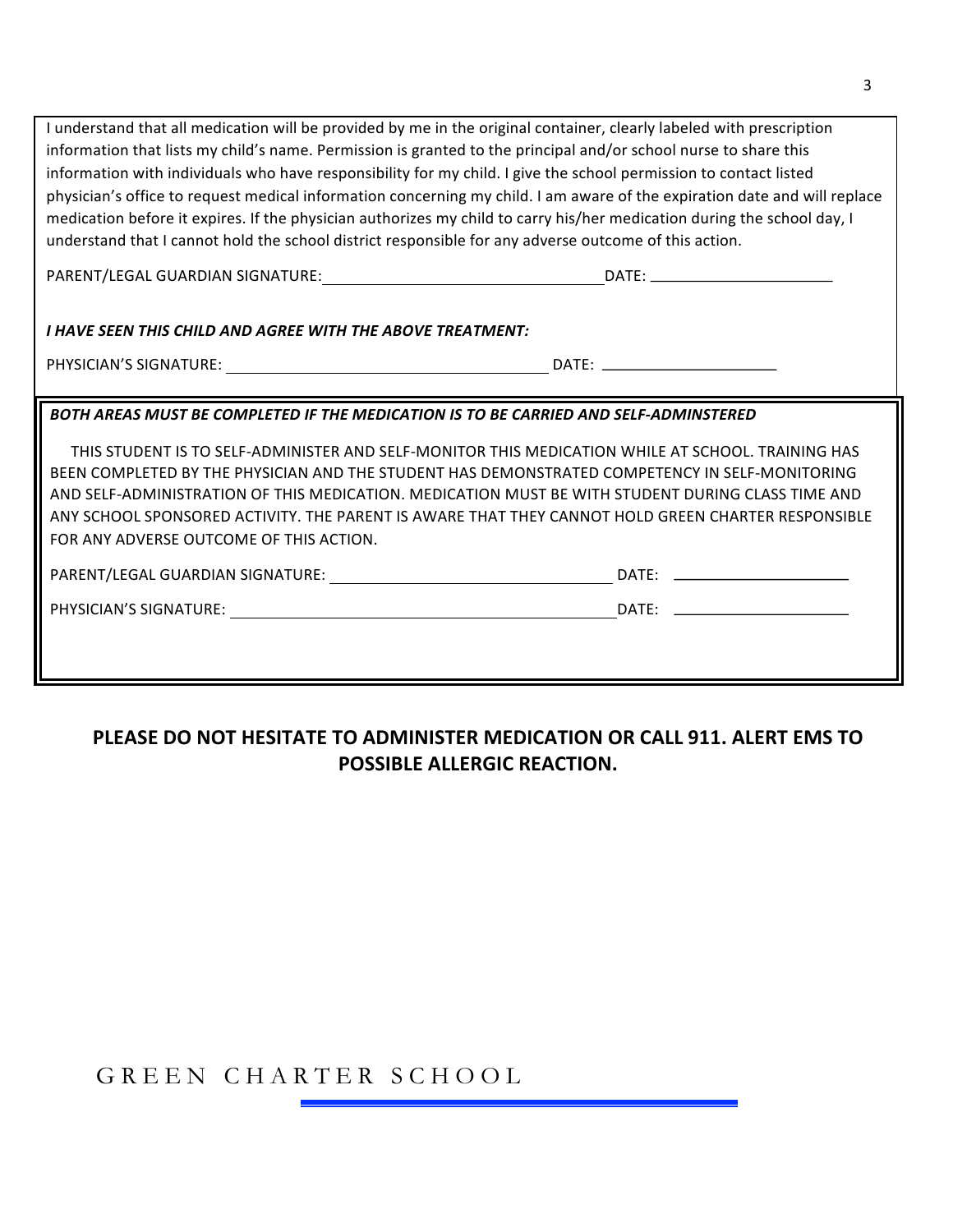### **Parent Responsibility for Medications at School**

When possible, medications should be given before or after school so the parent/guardian, not school staff, administer the medication

**Healthcare provider's order** and parent/guardian permission are required for all prescription medication.

**Prescription** medications must be received in the original container with pharmacy label present listing student's name, name of medication, dosage, and amount clearly visible on the bottle/container.

**Over-the-counter (OTC) medications** require parent permission; **dosage may not exceed manufacturer's directions**; Over-the-counter medications must be provided by the parent in a new - unopened container, clearly labeled with the student's name. School nurses are legally required to administer only medications with FDA **approval.**

OTC medications that are to be given daily for more than one week must have a doctor's order.

All medication should be brought to the school and taken directly to the School Nurse or Main Office by the **parent/guardian**, or designated individual over 18 years of age, and may be counted at the time of receipt. In the interest of safety for all students, medications cannot be transported to or from school by students

#### **ALL MEDICATION MUST BE IN THE ORIGINAL CONTAINER.**

It is against School District Policy for a student to carry ANY medication on their person without physician **permission, parent permission, and school district permission to self-administer and self-monitor. (SC Law S144)** All medication will be maintained in the health room. Violations of the medication policy are dealt with **sternly**. 

**If your child forgets to take a morning dose of medication**, the school nurse is not permitted to give that dose at school. Parents may come to the Health Room to give the missed dose.

It is the responsibility of the parent/guardian to inform the school of any changes. **New prescription** medications or new doses will not be given unless a new form is competed and a newly labeled pharmacy container is provided.

**Only a 30-day supply of prescription medication should be brought to school at one time.** For your convenience, many of the local **pharmacies may provide a second labeled container for medications needed at** school and on field trips. Small containers of (OTC) medication should be provided at school.

Parents are responsible for knowing and replacing medication before the expiration date. The School Nurse will not administer any medication past the expiration date.

**Medication authorization forms** are valid for the current school year and must be renewed each school year. No medication containing ASPIRIN can be given at school without a doctor's authorization. This includes but is not limited to Pepto Bismol, Excedrin, and some OTC cold medications.

Unused medication will be disposed of unless picked up within one week after medication is discontinued. Medications that are not picked up will be disposed of in a manner that respects security as well as environmental concerns.